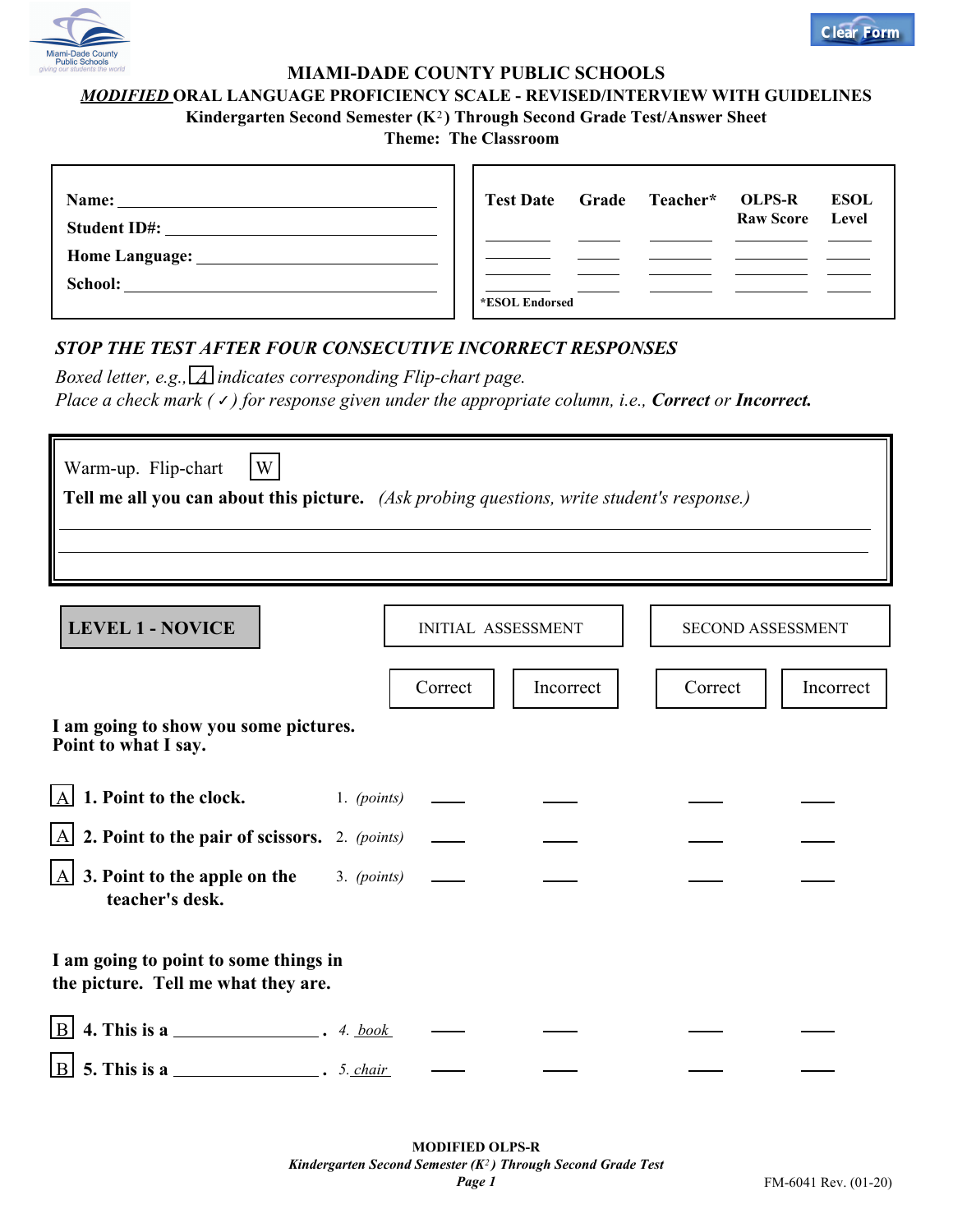|               | <b>LEVEL 1 - NOVICE</b>                                                       |                                        | <b>INITIAL ASSESSMENT</b> |           | SECOND ASSESSMENT |           |
|---------------|-------------------------------------------------------------------------------|----------------------------------------|---------------------------|-----------|-------------------|-----------|
|               | I am going to show you some pictures.<br>Point to what I say.                 |                                        | Correct                   | Incorrect | Correct           | Incorrect |
| $\mathcal{C}$ | (Point to the girl holding a pair of scissors.)<br>6. What is the girl doing? | 6. Cutting/<br>holding the<br>scissors |                           |           |                   |           |
| $\mathcal{C}$ | (Point to the boys that are reading.)<br>7. What are the boys doing?          | 7. reading                             |                           |           |                   |           |
| $\mathcal{C}$ | (Point to the teacher's desk.)<br>8. What is this?                            | 8. a desk                              |                           |           |                   |           |
| $\mathcal{C}$ | (Point to the teacher.)<br>9. Who is she?                                     | 9. $a/$<br>the teacher                 |                           |           |                   |           |
| $\mathcal{C}$ | 10. Look at the classroom.<br>Count the children that<br>are standing.        | $10.$ six                              |                           |           |                   |           |
|               | <b>End of Novice Level</b>                                                    |                                        |                           |           |                   |           |

Total number of correct responses for this section:

If <u>0</u> to 7 items are correct - **STOP TESTING**. **Level is I. Raw Score is 4.** 

If 8 to 10 items are correct - *CONTINUE TESTING*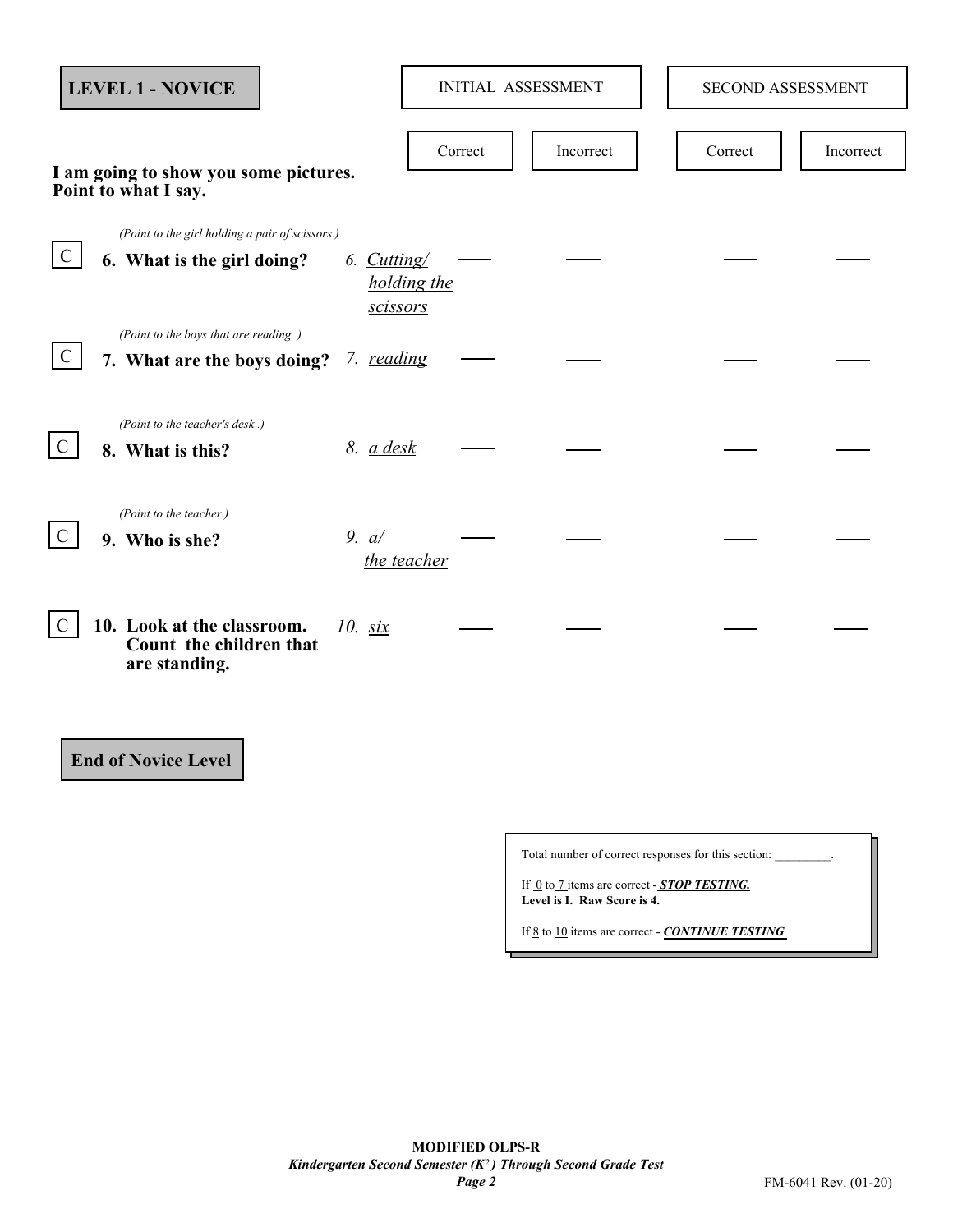| <b>LEVEL 2 - LOW INTERMEDIATE</b>                                                                                                                                    |                 |                                                | <b>INITIAL ASSESSMENT</b> |           | SECOND ASSESSMENT |           |
|----------------------------------------------------------------------------------------------------------------------------------------------------------------------|-----------------|------------------------------------------------|---------------------------|-----------|-------------------|-----------|
| I am going to point to some things in<br>the picture. Tell me what they are.                                                                                         |                 |                                                | Correct                   | Incorrect | Correct           | Incorrect |
| 11. This is a book; these are $\qquad \qquad$ . 11. books<br>D                                                                                                       |                 |                                                |                           |           |                   |           |
| D<br>12. This is a pencil; these are _____.                                                                                                                          |                 | 12. pencils                                    |                           |           |                   |           |
| (Point to the pencil on the floor .)<br>E<br>13. Where is the pencil?                                                                                                |                 | 13. <u>on the</u><br>floor/<br>under the table |                           |           |                   |           |
| (Point to the crayons.)<br>Ε<br>14. Where are the crayons?                                                                                                           |                 | 14. in the box/<br>on the table                |                           |           |                   |           |
| E<br>15. Point to the girl who<br>is raising her hand.                                                                                                               | 15.             | (points)                                       |                           |           |                   |           |
| As I point, look at the picture to see some<br>differences. Please complete the sentence<br>with the correct opposite word.                                          |                 |                                                |                           |           |                   |           |
| (Point to the skirt of the girl who is standing by the<br>chalkboard and then point to the teacher's skirt.)<br>Ε<br>16. This skirt is short,<br>but this skirt is . | 16. $long$      |                                                |                           |           |                   |           |
| (Point to the open drawer in the file cabinet.)<br>E<br>17. This drawer is not closed;                                                                               | 17. <u>open</u> |                                                |                           |           |                   |           |
| Repeat the following two<br>sentences exactly as I say them.                                                                                                         |                 |                                                |                           |           |                   |           |
| 18. The children are very busy.                                                                                                                                      |                 | 18. (repeats)                                  |                           |           |                   |           |
| 19. The teacher is pointing to<br>the letter C.                                                                                                                      |                 | 19. (repeats)                                  |                           |           |                   |           |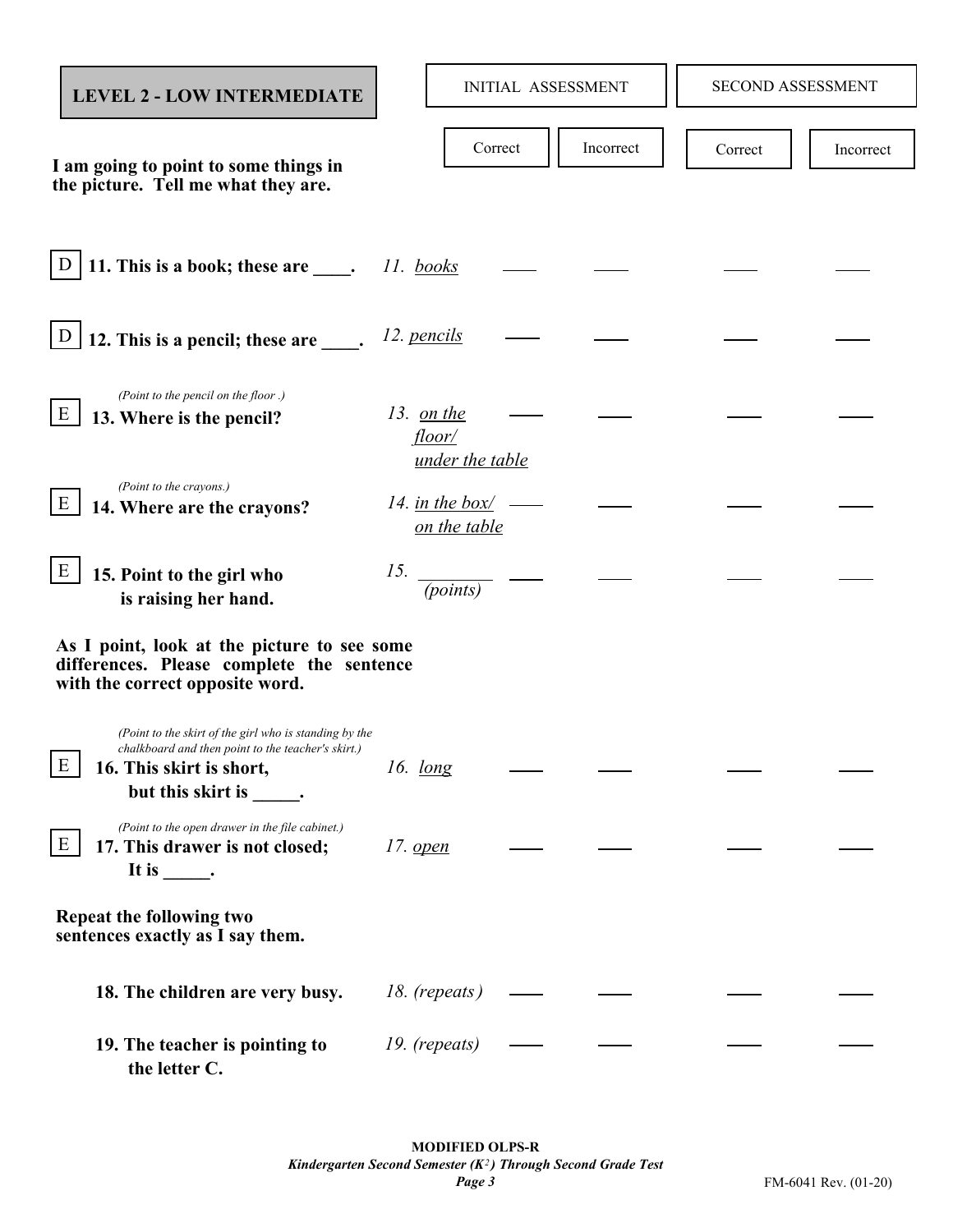| <b>LEVEL 2 - LOW INTERMEDIATE</b>                                                                                                         | <b>INITIAL ASSESSMENT</b>                                     |                              | SECOND ASSESSMENT                                                                                                                                                                  |           |
|-------------------------------------------------------------------------------------------------------------------------------------------|---------------------------------------------------------------|------------------------------|------------------------------------------------------------------------------------------------------------------------------------------------------------------------------------|-----------|
|                                                                                                                                           | Correct                                                       | Incorrect                    | Correct                                                                                                                                                                            | Incorrect |
| 20. Tell me what you like<br>about school. Tell me<br>in complete sentences.                                                              | $20.$ $\frac{ }{ }$<br>(Accept any appropriate response.)     |                              |                                                                                                                                                                                    |           |
| <b>End of Low Intermediate Level</b>                                                                                                      |                                                               | Level is II. Raw Score is 8. | Total number of correct responses for this section:<br>If <u>0</u> to 7 items are correct - <b>STOP TESTING</b> .<br>If <u>8</u> to 10 items are correct - <b>CONTINUE TESTING</b> |           |
|                                                                                                                                           |                                                               |                              |                                                                                                                                                                                    |           |
| <b>LEVEL 3 - HIGH INTERMEDIATE</b>                                                                                                        |                                                               |                              |                                                                                                                                                                                    |           |
| 21. Name six things you find<br>in a classroom.                                                                                           | 21.<br>(Names six things found in a classroom.)               |                              |                                                                                                                                                                                    |           |
| (Point to the picture.)<br>F<br>22. This is a book. These are<br>books. This is a crayon and,<br>these are _______.                       | 22. crayons                                                   |                              |                                                                                                                                                                                    |           |
| (Point to the teacher's shelf on the wall and<br>then point to the tall shelf.)<br>G<br>23. Here are a few books<br>but here are _______. | 23. many<br>(books)<br>a lot/lots/<br>(of books)/more (books) |                              |                                                                                                                                                                                    |           |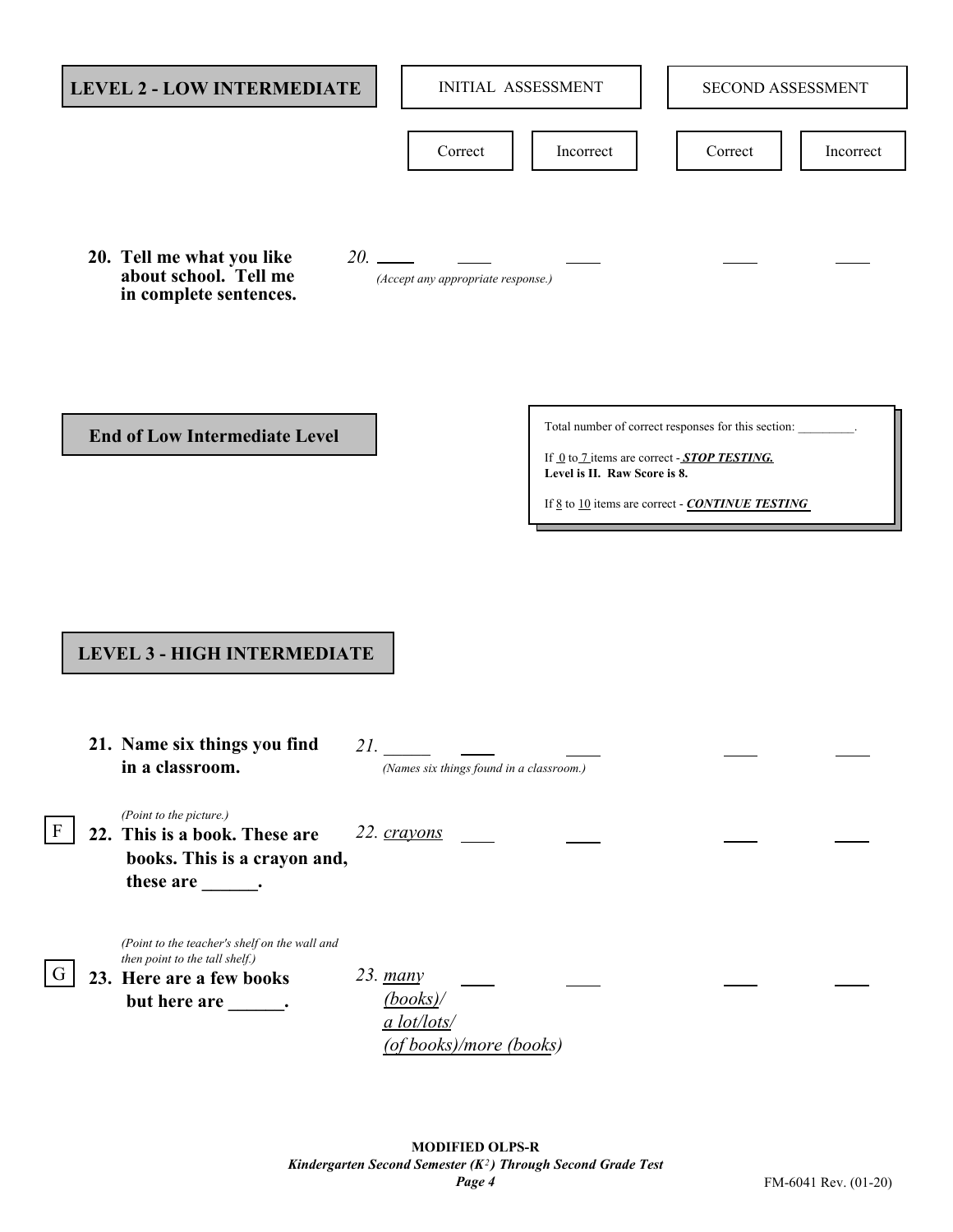| <b>LEVEL 3 - HIGH INTERMEDIATE</b>                                                                                                                                                                                              | <b>INITIAL ASSESSMENT</b><br>SECOND ASSESSMENT                                                                                                                                                                                                                 |  |
|---------------------------------------------------------------------------------------------------------------------------------------------------------------------------------------------------------------------------------|----------------------------------------------------------------------------------------------------------------------------------------------------------------------------------------------------------------------------------------------------------------|--|
| Look at the picture. (Teacher points to<br>specific actions. Provide students with a<br>maximum of four attempts to identify<br>the action). Tell me what is going to<br>happen. Tell me more.                                  | Correct<br>Incorrect<br>Correct<br>Incorrect                                                                                                                                                                                                                   |  |
| 24.                                                                                                                                                                                                                             | 24. $\frac{1}{24}$ (Accept any appropriate response with either form: is/are going to or will.)                                                                                                                                                                |  |
| 25.                                                                                                                                                                                                                             | 25.<br>(Accept any appropriate response with either form: is/are going to or will.)                                                                                                                                                                            |  |
| (Point to the picture.)<br>26. This girl's hair is long and<br>H<br>curly. Now, look at this<br>boy's hair. Tell me two<br>things about his hair.                                                                               | (Gives two appropriate adjectives.                                                                                                                                                                                                                             |  |
| 27. This girl has an umbrella.<br>H<br>What does the boy have?<br>Tell me in a complete<br>sentence.                                                                                                                            | 27. <u>He</u> /<br>The boy<br>has an apple                                                                                                                                                                                                                     |  |
| Now, listen to these words: dog - dog.<br>These words are the same. Now, listen to<br>these two other words: bat - fat. These words<br>are different. Now, listen to these words.<br>Tell me if they are the same or different. |                                                                                                                                                                                                                                                                |  |
| 28. red - bed<br>29. door - door<br>$30. sat - sad$                                                                                                                                                                             | 28. different<br>29. same<br>30. different                                                                                                                                                                                                                     |  |
| <b>End of High Intermediate Level</b>                                                                                                                                                                                           | Total number of correct responses for this section:<br>If $\underline{0}$ to $\underline{7}$ items are correct - <b>STOP TESTING</b> .<br>Level is III. Raw Score is 12.<br>If $\underline{8}$ to $\underline{10}$ items are correct - <b>CONTINUE TESTING</b> |  |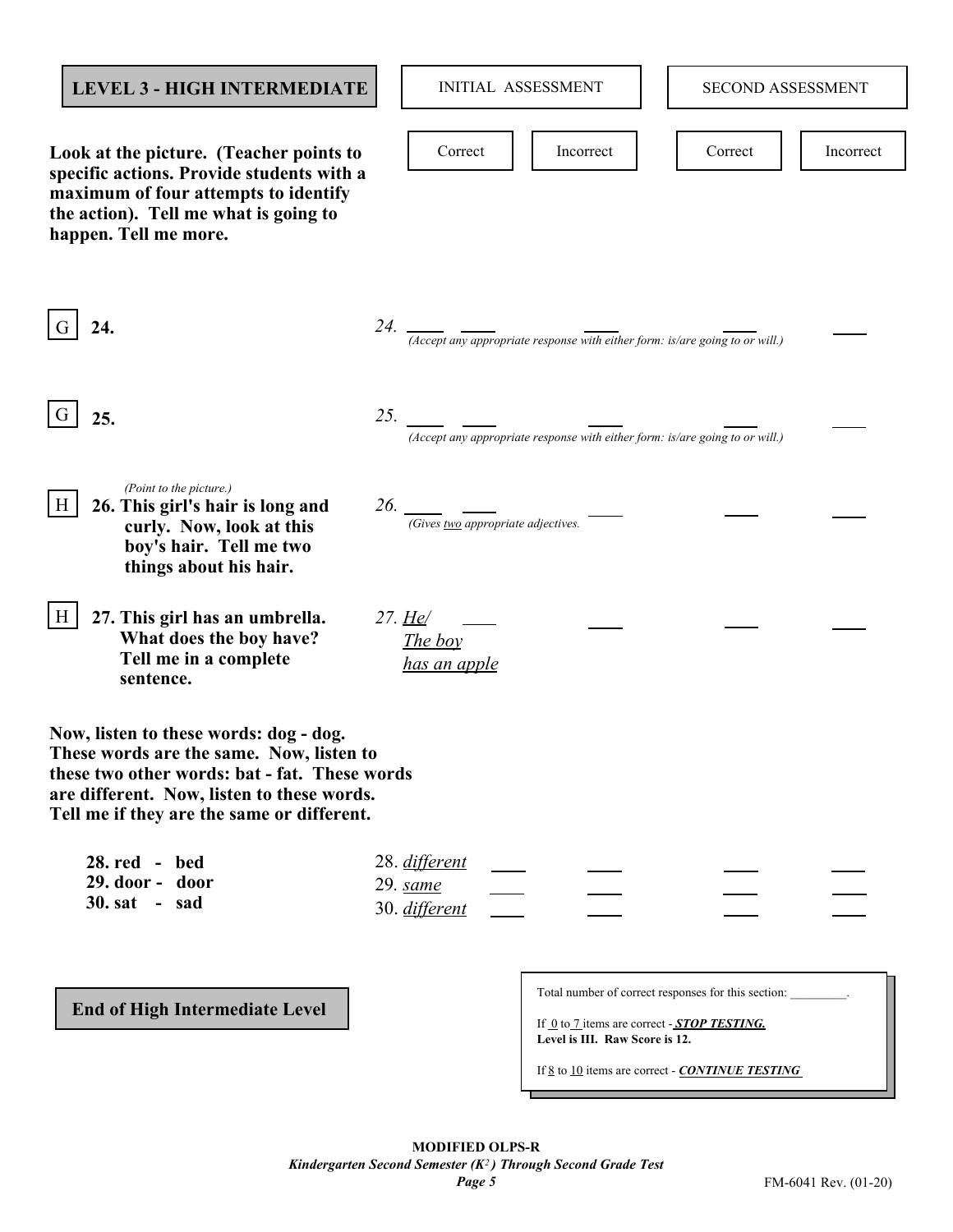| <b>LEVEL 4 - ADVANCED</b>                                                                                                                                                                                                                                                                                                                                                         |     |                                    | <b>INITIAL ASSESSMENT</b> | <b>SECOND ASSESSMENT</b> |           |
|-----------------------------------------------------------------------------------------------------------------------------------------------------------------------------------------------------------------------------------------------------------------------------------------------------------------------------------------------------------------------------------|-----|------------------------------------|---------------------------|--------------------------|-----------|
|                                                                                                                                                                                                                                                                                                                                                                                   |     |                                    |                           |                          |           |
| As I point to some things in the picture,<br>answer the following two questions.                                                                                                                                                                                                                                                                                                  |     | Correct                            | Incorrect                 | Correct                  | Incorrect |
| (Point to the rulers on the table beginning<br>with the one on the far left.)<br>31. This ruler is long, this one<br>is longer, and this one is<br>the the the set of the set of the set of the set of the set of the set of the set of the set of the set of the set of the set of the set of the set of the set of the set of the set of the set of the set of the set of the s |     | 31. longest                        |                           |                          |           |
| (Point to the children wearing headphones/<br>earphones.)<br>32. Why are these children<br>wearing headphones/<br>earphones? Tell me in<br>complete sentences.                                                                                                                                                                                                                    | 32. | (Accept any appropriate response.) |                           |                          |           |
| 33. Where can students go to<br>check out books?                                                                                                                                                                                                                                                                                                                                  | 33. | to the library/<br>media center    |                           |                          |           |
| 34. What is the name of your<br>favorite book/story? Tell<br>me about it. Tell me in<br>complete sentences.                                                                                                                                                                                                                                                                       | 34. | (Accept any appropriate response.) |                           |                          |           |
| I am going to say three words. Tell me<br>which two words sound alike and rhyme:<br>dog - log - pot. Now, I am going to say<br>other words. Tell me which two words<br>rhyme or sound alike.                                                                                                                                                                                      |     |                                    |                           |                          |           |
| 35. cat<br>rat<br>bag                                                                                                                                                                                                                                                                                                                                                             |     | 35. c <u>at</u> , rat              |                           |                          |           |
| <b>36. wish</b><br>will<br>fish                                                                                                                                                                                                                                                                                                                                                   |     | 36. wish, fish                     |                           |                          |           |
| 37. broom clock rock                                                                                                                                                                                                                                                                                                                                                              |     | 37. clock, rock                    |                           |                          |           |
| Listen to the story. I will read it twice and<br>then ask you some questions.                                                                                                                                                                                                                                                                                                     |     |                                    |                           |                          |           |
| Mary is in the first grade. She likes to go<br>to school. Mary enjoys her class. She<br>thinks her teacher is the best.                                                                                                                                                                                                                                                           |     |                                    |                           |                          |           |
| 38. What is the girl's name?                                                                                                                                                                                                                                                                                                                                                      |     | 38. Mary                           |                           |                          |           |
| 39. Where does she like to go?                                                                                                                                                                                                                                                                                                                                                    |     | 39. to school                      |                           |                          |           |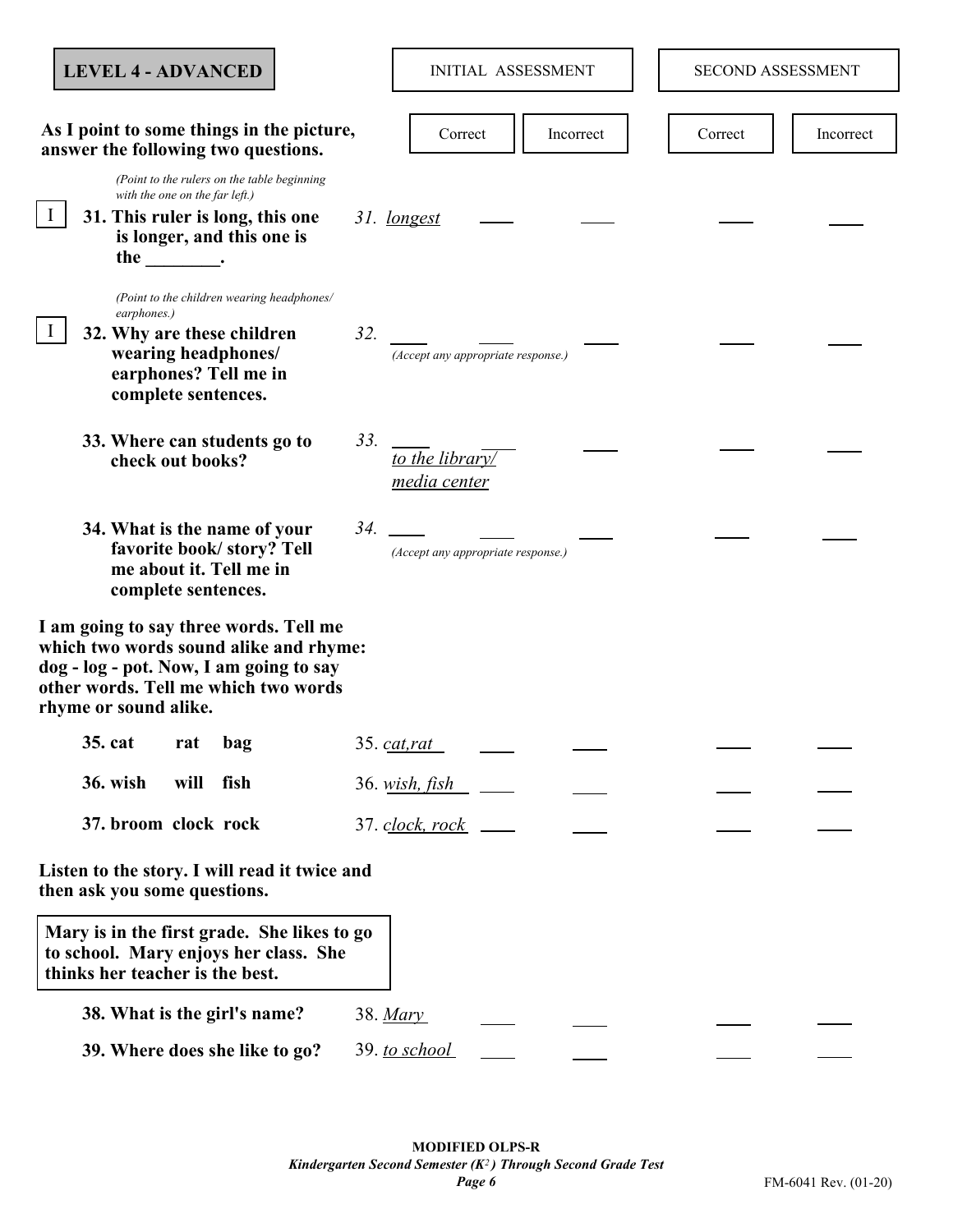| <b>LEVEL 4 - ADVANCED</b>                                                                                       |     | <b>INITIAL ASSESSMENT</b>                        |                                                                                          | <b>SECOND ASSESSMENT</b>                                      |           |
|-----------------------------------------------------------------------------------------------------------------|-----|--------------------------------------------------|------------------------------------------------------------------------------------------|---------------------------------------------------------------|-----------|
|                                                                                                                 |     |                                                  |                                                                                          |                                                               |           |
|                                                                                                                 |     | Correct                                          | Incorrect                                                                                | Correct                                                       | Incorrect |
| 40. What does she think<br>about her teacher?                                                                   |     | 40. her teacher<br>is the best                   |                                                                                          |                                                               |           |
| <b>End of advanced Level</b>                                                                                    |     |                                                  |                                                                                          | Total number of correct responses for this section:           |           |
|                                                                                                                 |     |                                                  | If $Q$ to $Z$ items are correct - <b>STOP TESTING</b> .<br>Level is IV. Raw Score is 16. |                                                               |           |
|                                                                                                                 |     |                                                  |                                                                                          | If <u>8</u> to 10 items are correct - <b>CONTINUE TESTING</b> |           |
|                                                                                                                 |     |                                                  |                                                                                          |                                                               |           |
|                                                                                                                 |     |                                                  |                                                                                          |                                                               |           |
| <b>LEVEL 5 - INDEPENDENT</b>                                                                                    |     |                                                  |                                                                                          |                                                               |           |
| As I point to the picture, answer the<br>following questions.                                                   |     |                                                  |                                                                                          |                                                               |           |
| (Point to the girl holding the pair of scissors.)<br>41. When she wants to cut the<br>paper, what does she use? | 41. | scissors/<br><u>a pair of</u><br><i>scissors</i> |                                                                                          |                                                               |           |
| 42. Ask me a question<br>about this picture.                                                                    | 42. | (Accept any appropriate question form.)          |                                                                                          |                                                               |           |
| (Point to the children lined up by the door.)<br>43. Why do you think these<br>children are in line?            | 43. | (Accept any appropriate response.)               |                                                                                          |                                                               |           |
| 44. Tell me three things<br>you learn in school.<br>Tell me in complete<br>sentences.                           | 44. | (Tells three things learned in school.)          |                                                                                          |                                                               |           |